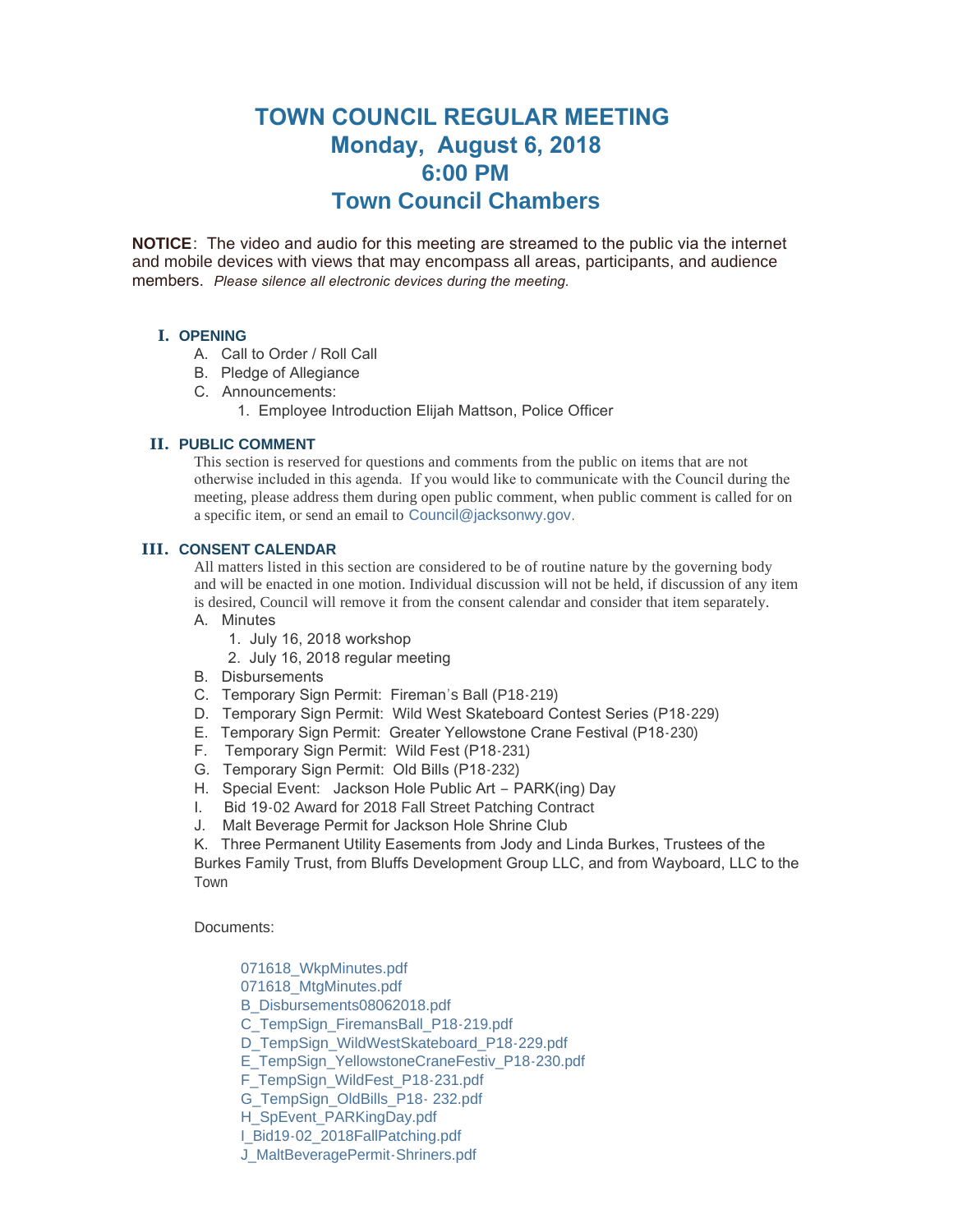### **PUBLIC HEARINGS, DISCUSSION AND/OR ACTION ITEMS IV.**

#### IV.A. Administration

1. Amendment to the Revenue Recapture Plan and Lease Amendment for Vertical Harvest (Roxanne Robinson, Assistant Town Manager)

2. Garage Parking Lease with Jackson Hole Airport for Ride2Fly (Larry Pardee, Town Manager)

3. Wyoming Inn Holdings, LLC Restaurant Liquor License Application (Sandy Birdyshaw, Town Clerk)

Documents:

[A1\\_VerticalHarvestRevenueRecaptureAgreement.pdf](https://www.jacksonwy.gov/AgendaCenter/ViewFile/Item/1427?fileID=3941)

[A2\\_GarageParkingLeaseAirportRide2Fly.pdf](https://www.jacksonwy.gov/AgendaCenter/ViewFile/Item/1427?fileID=3934)

[A3\\_WyomingInn-Restaurant-Packet.pdf](https://www.jacksonwy.gov/AgendaCenter/ViewFile/Item/1427?fileID=3935)

#### IV.B. Housing Department

1. Letter of Support and Draft Ground Lease for 174 N. King (April Norton, Housing Director)

Documents:

[B1\\_174NKingStreet.pdf](https://www.jacksonwy.gov/AgendaCenter/ViewFile/Item/1428?fileID=3943) [B1\\_DraftGroundLease.pdf](https://www.jacksonwy.gov/AgendaCenter/ViewFile/Item/1428?fileID=3946)

#### IV.C. Planning

1. **Item P18-046**: Fee Waiver Request for Central Wyoming College for 235 & 255 Veronica Lane (Brendan Conboy, Associate Planner) *Request to continue to the September 17, 2018 meeting*

2. I**tem P18-047, 48, 49**: Sketch Plan, Zoning Map Amendment, and Conditional Use Permit at 235 & 255 Veronica Lane (Brendan Conboy, Associate Planner ) *Request to continue to the September 17, 2018 meeting*

3. **Item P18-095**: Request for Deadline Extension at 1255 W Hwy 22 (Tyler Valentine, Senior Planner)

4. **Item P18-135**: Hillside CUP – Westview Townhomes at 1255 W Hwy 22 (Tyler Valentine, Senior Planner)

5. **Item P18-136**: Development Agreement Amendment at 1255 W Hwy 22 (Tyler Valentine, Senior Planner)

6. **Item P18-157, -158**: Sketch Plan & PUD at 605-685 Powderhorn Lane (Paul Anthony, Principal Planner)

Documents:

[C1-C2\\_P18-046-047-048-049\\_CWC\\_Veronicalane.pdf](https://www.jacksonwy.gov/AgendaCenter/ViewFile/Item/1429?fileID=3920) [C3-C4-C5\\_P18-095-135-136\\_WestviewTownHomes.pdf](https://www.jacksonwy.gov/AgendaCenter/ViewFile/Item/1429?fileID=3947) [C6\\_P18-157-158\\_PowderhornLane.pdf](https://www.jacksonwy.gov/AgendaCenter/ViewFile/Item/1429?fileID=3919)

#### **RESOLUTIONS V.**

A. **Resolution 18-16**: A Resolution Amending Contested Case Rules Resolution #17-19 (Lea Colasuonno, Assistant Town Attorney)

Documents:

[Resolution18-16\\_ContestedCaseRulesAmendment.pdf](https://www.jacksonwy.gov/AgendaCenter/ViewFile/Item/1430?fileID=3936)

#### **ORDINANCES VI.**